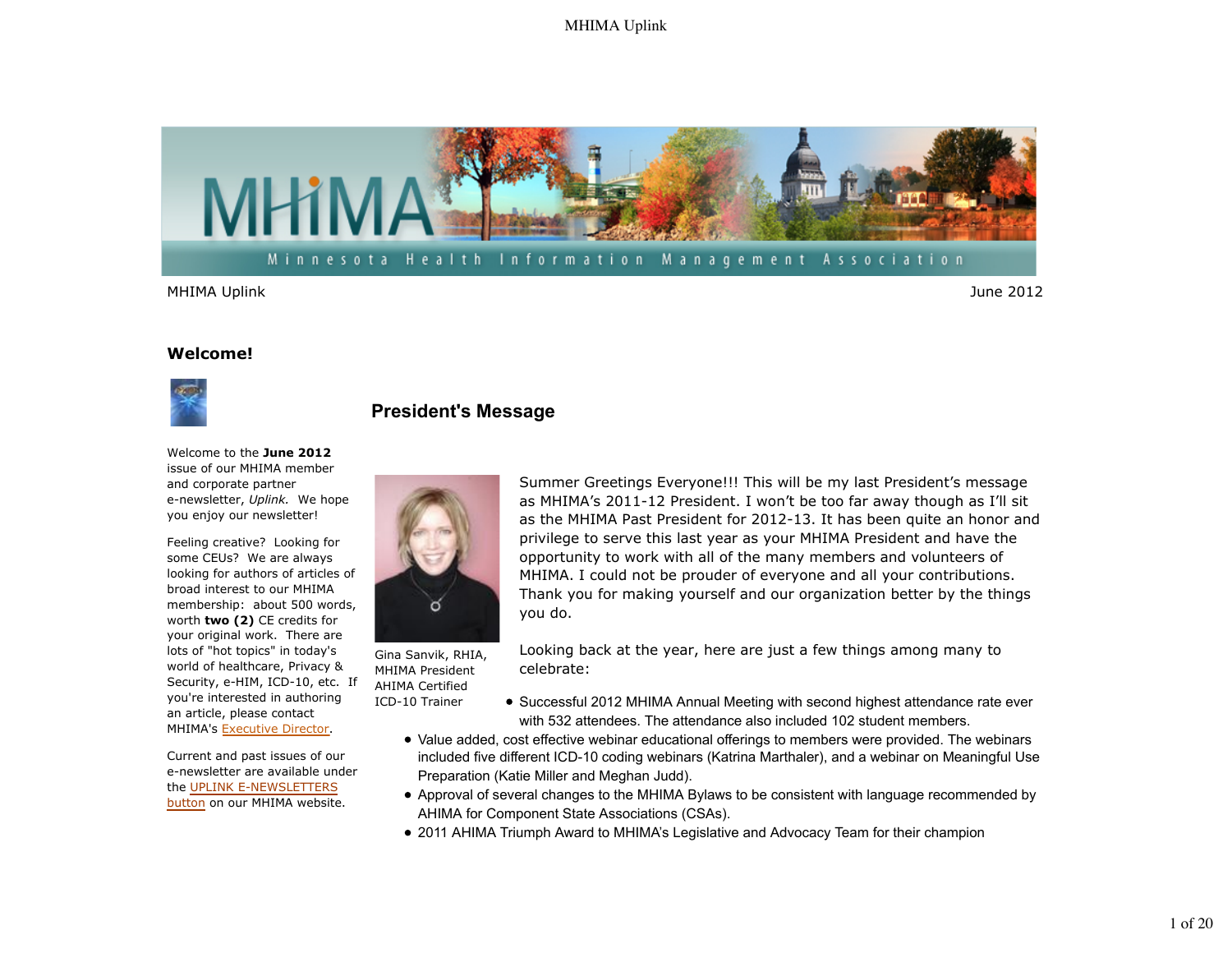advocacy and public policy advocacy.

- 2011 3rd Place recipient for AHIMA CSA Core Service Achievement for Member Communications..
- \$6,000 in scholarships were awarded to MHIMA members pursuing their educational goals.

## **MHIMA Vision & Mission**



**Vision:** The Minnesota Health Information Management Association, together with AHIMA, will set the standard and be the recognized leader in health information management practices, technology, education, research, and advocacy.

## **Mission:** MHIMA is

committed to the professional development of its members through education, networking, and life-long learning. These commitments promote high quality health information and benefit the public, health care providers, and other clinical data users.

### Back to Top

## **ICD-10**

**Coding Tip of the Month:** In the pregnancy section, in ICD-10 CM, the number of weeks used to determine abortion, fetal death,

and early and late vomiting in pregnancy has changed from 22

**ICD-10** 

This last month went by so quickly for it seems like we were just at the MHIMA annual meeting. At the MHIMA annual meeting I had the opportunity to meet many new members. I am so enthusiastic and optimistic for the new professionals coming to the HIM career and getting involved in this organization. We are so grateful for your energy and creativity and look forward to your volunteerism in MHIMA.

We're currently getting ready to hold the June MHIMA Transitional Board Meeting which will be held at the Allina Commons; 10 am to 3 pm; Room 241. At this meeting, we'll start getting the incoming new board acclimated. Then just around the corner on July 27, MHIMA will hold the MHIMA 2012-13 Strategy Planning Session at the Allina Commons; 10 am to 3 pm; Room 001-B. This meeting is always an exciting one as the group strategically plans and shares ideas for the year ahead.

Again, thank you for the opportunity to serve the MHIMA organization. It has been a wonderful year that I'm proud to have participated in and been part of such a top notch organization. As always, please let myself, the board or Deb know if there is anything the Association can address in order to better meet the needs of the membership..

Happy Summer Everyone, Enjoy!! Gina

Back to Top

## **MHIMA Board Transition for 2012-2013**

Your 2012-2013 incoming officers and board members will assume office July 1, 2012:

- **President-Elect:** Danika Brinda, MA, RHIA, CHPS
- **Secretary**: Christina Wallner, RHIA
- **Delegate Director**: Katie Miller, MA, RHIA
- **Delegate Director**: Sue Powell, RHIA
- **Audit Committee:** Suzy Johnson, MS, RHIA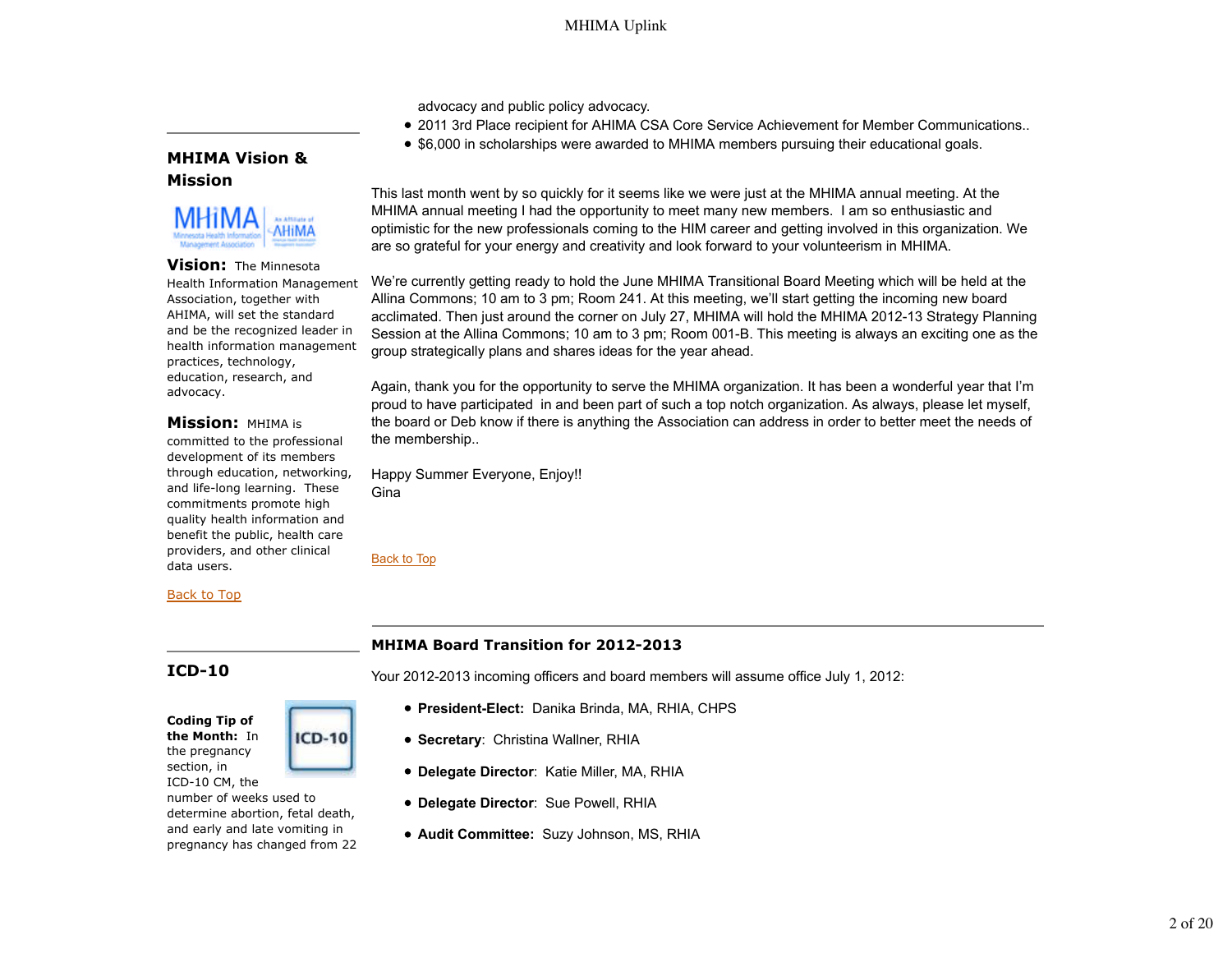weeks in ICD-9-CM to 20 weeks in ICD-10 CM.

#### **AHIMA ICD-10 Academy is Coming to MN!**

MHIMA is pleased to announce that we are the conference supporter for the 2012 AHIMA Academy for ICD-10 CM/PCS. The date has been set for August 8-10, 2012. The hotel location is the Crowne Plaza Minneapolis Northstar.

The AHIMA ICD-10 Academies are very popular events for training in ICD-10 CM/PCS and tend to fill up fast. Registration is now open. Click here for more information.

#### **AHIMA ICD-10 Coder Workforce Training**

AHIMA is conducting an ICD-10 Coder Workforce Training in Minneapolis, MN on October 12-14, 2012. The times are 8:00 am to 5:30 pm. This is a dynamic program for coder training in both ICD-10-CM and ICD-10-PCS. Coding professionals looking to achieve proficiency in these two systems will find this program provides a well-rounded base of knowledge as well as exposure to advanced cases in ICD-10-CM and ICD-10-PCS. Students interested in learning ICD-10 diagnosis coding should register for the ICD-10-CM portion of the program. For more information on the pricing (with deadlines), CEUs offered or to

## **Audit Committee**: Sarah Spoon, RHIA

They join Ranelle Bauer, President, Gina Sanvik, Past-President, Kristi Lundgren, Treasurer and Jean MacDonell, 2nd Year Delegate Director in continuing to govern your organization.

MHIMA extends a final official thank you to Sue Jensen as Past-President, and Janelle Wapola as 2nd year Delegate Director, whose terms conclude on June 30, 2012. On behalf of everyone in MHIMA, we are very appreciative of your leadership and commitment to the vision and mission of MHIMA and to our HIM profession.

For a complete list of MHIMA's current Board of Directors, click here.

## Back to Top

## **AHIMA Ballot for 2012 - CSA Competition During AHIMA Election**

Polls opened for voting in the 2012 AHIMA Election on June 4, 2012. Active voting members of MHIMA are encouraged to vote for the AHIMA officers, board members and CCHIIM Commissioners. Your vote counts!

## **CSA Competition During AHIMA Election**

Volunteer Leadership Development and the Nominating Committee are hosting a competition during the AHIMA election June 4-June 22, 2012. Help our CSA increase the voting turnout. The CSA is competing with 16 other CSAs. Please see the chart under the AHIMA Election – 2012 in the State Leaders and House community for the CSA breakdown. Be sure you are a member of this community to view the information.

After the election, AHIMA will choose the top two CSAs with the greatest percentage increase of voters from each category. An early registration to the 2012 AHIMA Convention & Exhibit in Chicago will be awarded to the top two CSAs in each category. Active members, help your CSA out by voting. The voting is open so you can use the Vote now link on the ahima.org.

## **Pam Oachs, MA, RHIA is our member on the AHIMA Ballot!**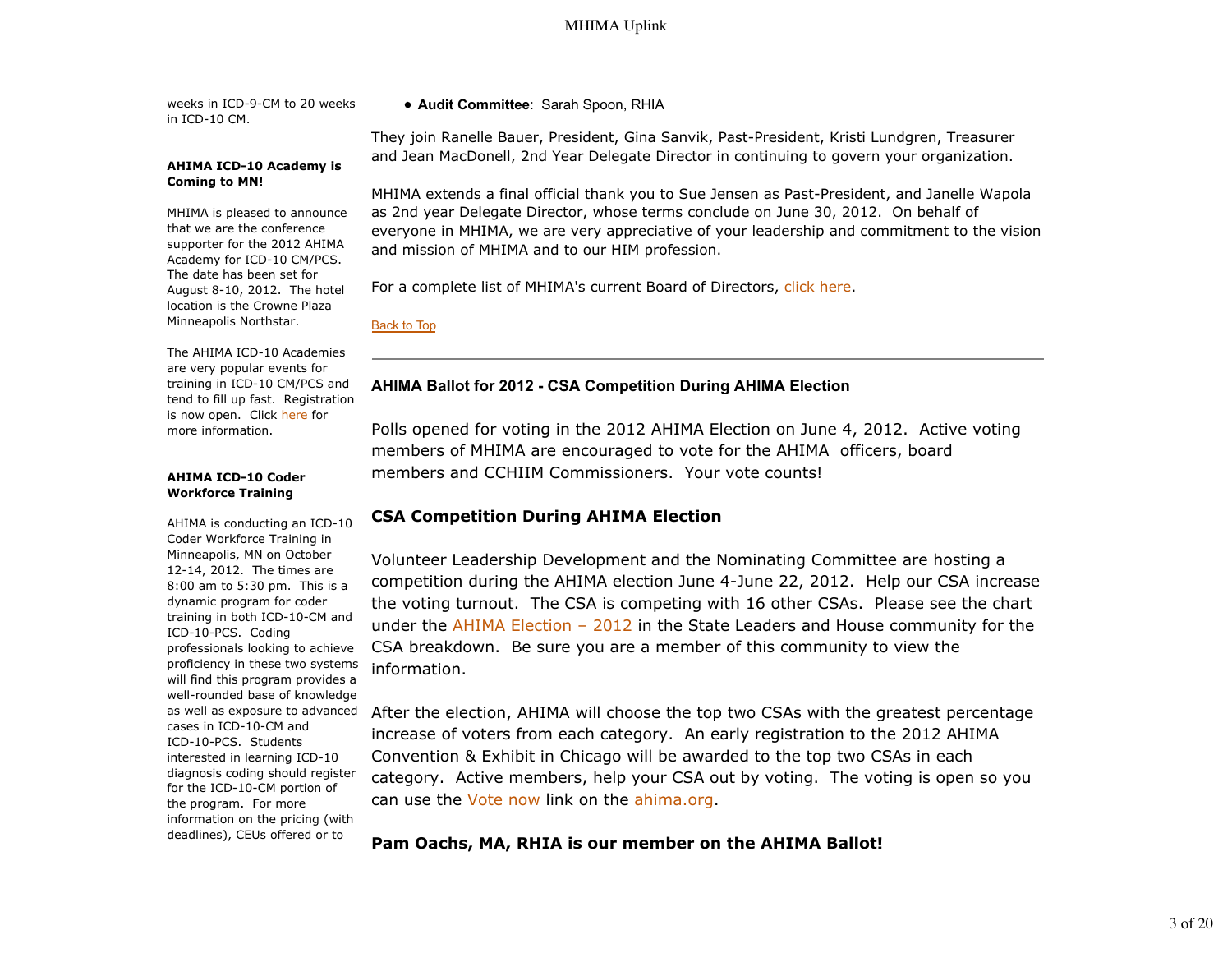register, click here.

Back to Top

## **MHIMA Member Spotlight**

Greetings from the Marketing and Communications Committee!

#### We continue this

month highlighting another of our MHIMA members as a fun and interesting way to get to know our diverse and multitalented group. Want to be in the spotlight? Know someone who should be? Please send names of individuals you would like to know more about, or volunteer yourself to "be in the spotlight" in our monthly e-newsletter.

Criteria for suggested individuals might be, but is certainly not limited to:

New MHIMA member New to active involvement with MHIMA MHIMA member with an interesting or unique job

Forward your suggested name(s) to Jon Cloutier or Amanda Maas.

Back to Top

## **Staying Connected with MHIMA**

Want to stay connected with MHIMA? Be sure your AHIMA Pam Oachs, MA, RHIA is on the 2012 AHIMA Ballot for Commissioner for the Commission on Certification for Health Informatics and Information Management (CCHIIM). Congratulations to Pam on this nomination! MHIMA is very proud of you! You can find detailed information about Pam and the position she is running for by clicking here.

Back to Top



Pam Oachs, MA, RHIA CCHIIM Candidate

#### **MHIMA Member Spotlight - Sue Jensen, RHIT**

Our MHIMA member "in the spotlight" this month is Sue Jensen, RHIT. Sue is the owner and CEO of Medical Supplies, Inc. and TruCare Pharmacy. It is here where she spends her time managing the daily operations of the retail independent home medical equipment store and independent retail pharmacy. Most of her day is spent collecting medical documentation from doctors to support the medical necessity of items that have been either requested by customers, home care agencies or the providers themselves.



Sue Jensen, RHIT

Sue attended the Ridgewater College in Willmar, graduating with A.A.S. in 1997. She has been a very active HIM volunteer with past offices held including Region D President; present member of Ridgewater

College HIM Advisory Board; MHIMA Delegate; Co-chair to the AHIMA Professional Development and Recognition team; MHIMA President; MHIMA Current Past President; and currently is on the AHIMA Triumph Awards Committee. Sue has had a diverse HIM career which began as a transcriptionist, then became a clinic coder, and then worked in a Critical Access hospital as an HIM Director for seven years.

A special interest area for Sue is reviewing records to ensure appropriate documentation for products, as well as being able to interpret Local Coverages of Determination to ensure proper payment for products. Another area of interest for Sue is being able to utilize HCPCS codes and understanding the different billing structures and fee schedules for all types of insurance.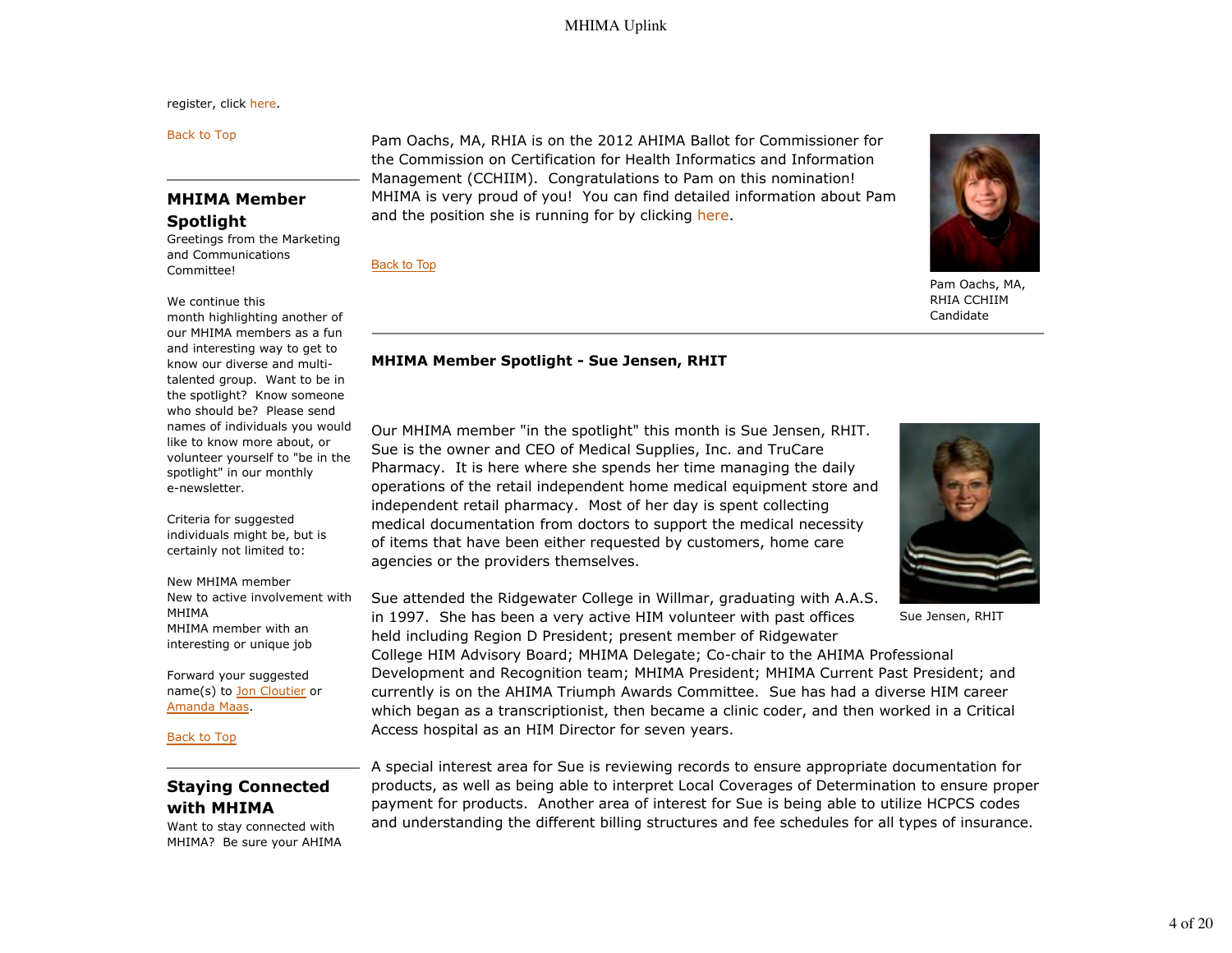profile information is up-todate.

When is the last time you reviewed the information in your AHIMA profile? Have you changed positions? Do you have a new email address? Have you recently moved? MHIMA depends on the member information in your AHIMA profile on a regular basis, including how we communciate with you.

Take a couple of minutes today and visit the AHIMA website, log in with your seven-digit AHIMA member number and your last name, and click on "My Profile/Dues Renewal." Review all of the sections and update any old information.

In the section for **Component State Association (CSA) Selections**, may we ask that

you check "YES" to select e-mails about products and services and "yes" to Postal Mailings. "CSA" stands for the state that you want to be associated with as an AHIMA member. MHIMA uses email as our primary method of communication, and occasionally land mail. If you check "no" in either of these options, you don't receive either type of communication from MHIMA.

Remind your colleagues to update their profile as well. It's the new year! A great time to review your information and stay connected with MHIMA. Thank you!

When asked why she is interested in MHIMA, Sue responded, "I am passionate about giving back to an organization that has helped develop me into the HIM professional that I am today. I enjoy volunteering and leading change. The HIM world is ever changing. Every day, I am learning new and exciting changes that are going on within this field and I am excited to be a part of it. I enjoy going out and presenting to groups regarding HIM issues."

Some hobbies that Sue enjoys are volleyball and spending time with her family. Sue also has great passion for a wide variety of animals. On her family farm, they care for guineas, peacocks, donkeys, pot belly pigs, llamas, a camel, goats, cattle, horses, "and of course a bear."

Sue is very excited to be a part of such a great time with MHIMA. Sue goes on to say, "Throughout the years, I have seen the organization grow under exceptional leadership and it continues to be a wonderful organization to volunteer within. I have met many new people and made new friends during my time on the MHIMA Board."

It's very nice to hear your passion for MHIMA! MHIMA is proud to have you as one of us, Sue.

Back to Top

## **Scholarship Essay - Maria Berens - Rochester Community Technical College**

### **\$1000 Scholarship - RHIT Category**

"How I Will Use This Degree toAdvance the HIM Profession"

Information is the foundation of knowledge, and knowledge is power. Health information empowers the entire healthcare industry. That information developed statistics that show that the United States, in comparison with Canada, Germany, New Zealand, and Australia, has the highest cost of healthcare and the lowest or next to lowest quality of care.  $[1]$ 

And who developed those statistics? You did, because if you are reading this, you are probably working in healthcare information in some way. Coders accurately captured the details of both the cost and the medical histories of millions of people.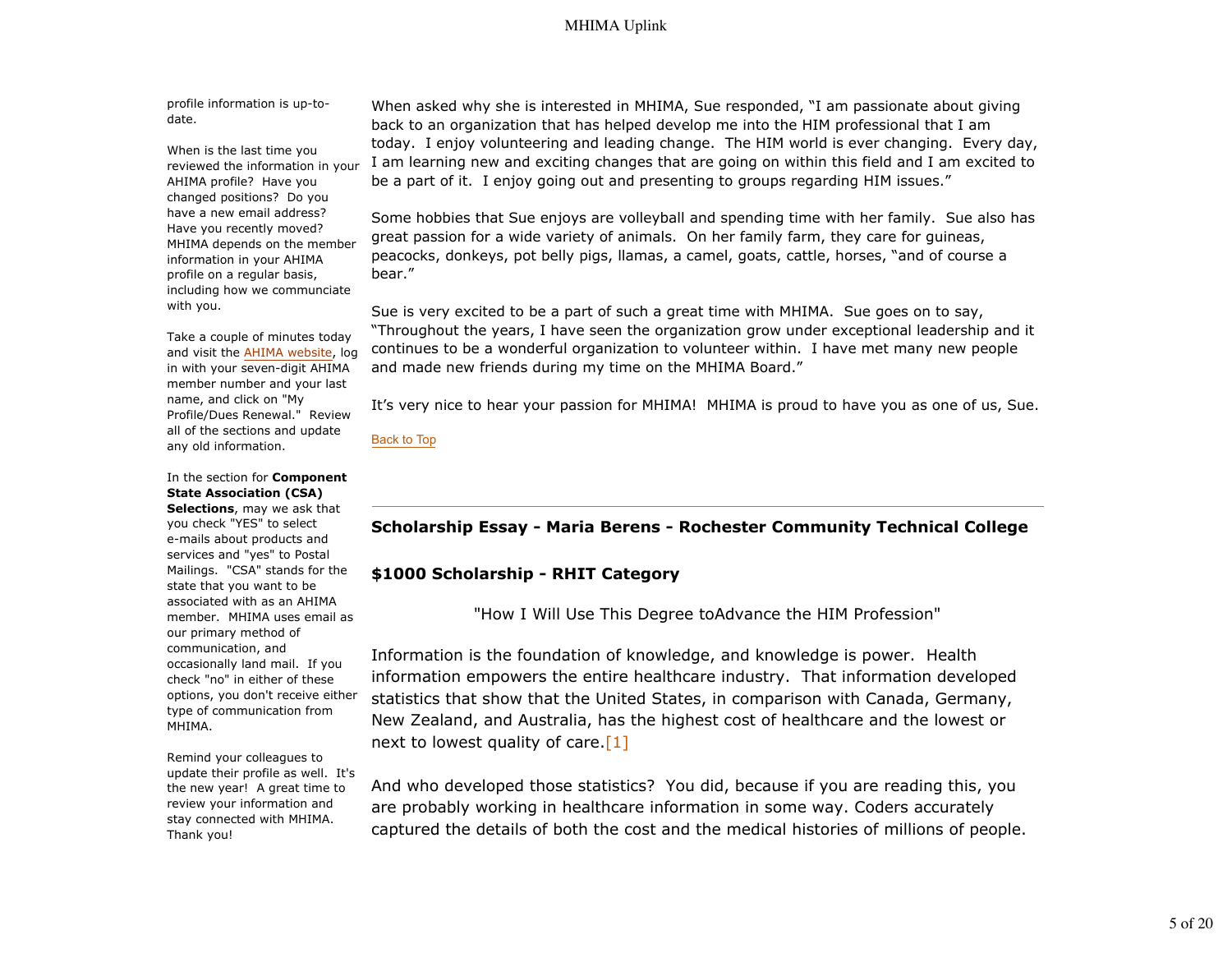#### Back to Top

## **MHIMA Job Bank**

Are you seeking a job? Are you an employer looking for a potential employee? Is your facility looking for someone with a skill set of MHIMA members?

Be sure to check out the MHIMA Job Bank Network on our website, which continues to be very popular. New positions are posted on a regular basis. On the Job Bank page, you'll find information about registering as a "job seeker" or as an "employer." Check us out often!

**Job Seekers:** There is no fee to register.

**Employers:** Job posting fees are very reasonable and position postings are open to everyone visiting our Job Bank as a job seeker. E-blasts of job announcements are available for purchase and reach a targeted audience of MHIMA members who receive emails.

Click here to visit the MHIMA Job Bank.

Back to Top

## **Stay Up-to-Date with MN e-Health**

If you aren't receiving the weekly electronic MN e-Health That information was processed by health information technicians and managers into usable information, information that developed similar statistics to those above, that is truly the foundation of the transformation of healthcare that is occurring today. The value that we provide to public health is undeniable, but we must be leaders, as well as dedicated workers, in insuring recognition of the value of these extraordinary efforts. We must be spokespeople of our profession in hospitals, clinics, and board rooms.

How do we do that? First, we must be the best that we can be. We must earn the respect and trust of others in our efforts. This strengthens the integrity of our work and our words. With that esteem, we can do things, but we cannot do them alone. We should be a part of internal and external groups, providing thoughtful contributions to problem solving and improvements. We must seek both answers and questions, and be prepared to champion our solutions at every opportunity. We should never stop learning or teaching.

We are on the brink of one of the largest changes in our industry as ICD-10 becomes implemented. The years of preparation have led to our doorstep. Its success depends on us. We must both learn the new processes and implement them, sharing our knowledge with everyone in our sphere of influence. We must be resourceful and prepared to answer many questions. Patience and tenacity will be required. It may be necessary, as a team, to reach out to the rural and smaller areas of our country with our expertise to help make the quality and safety improvements we need in healthcare.

Each of these is a strategy for fulfilling a career that is satisfying both in the way we spend our days and in the way that other medical professions, teaching, and farming occupations are satisfying. We are making a difference in the lives of ourselves, our families, and our neighbors. It makes me proud to consider what the results of our contribution to health has been and will be in the future.

All of these words, descriptions, and tactics have been written by me in plural, because without you, I can't move health information forward. I will learn coding well so I have the respect of my peers; I will stay up-to-date on changes and study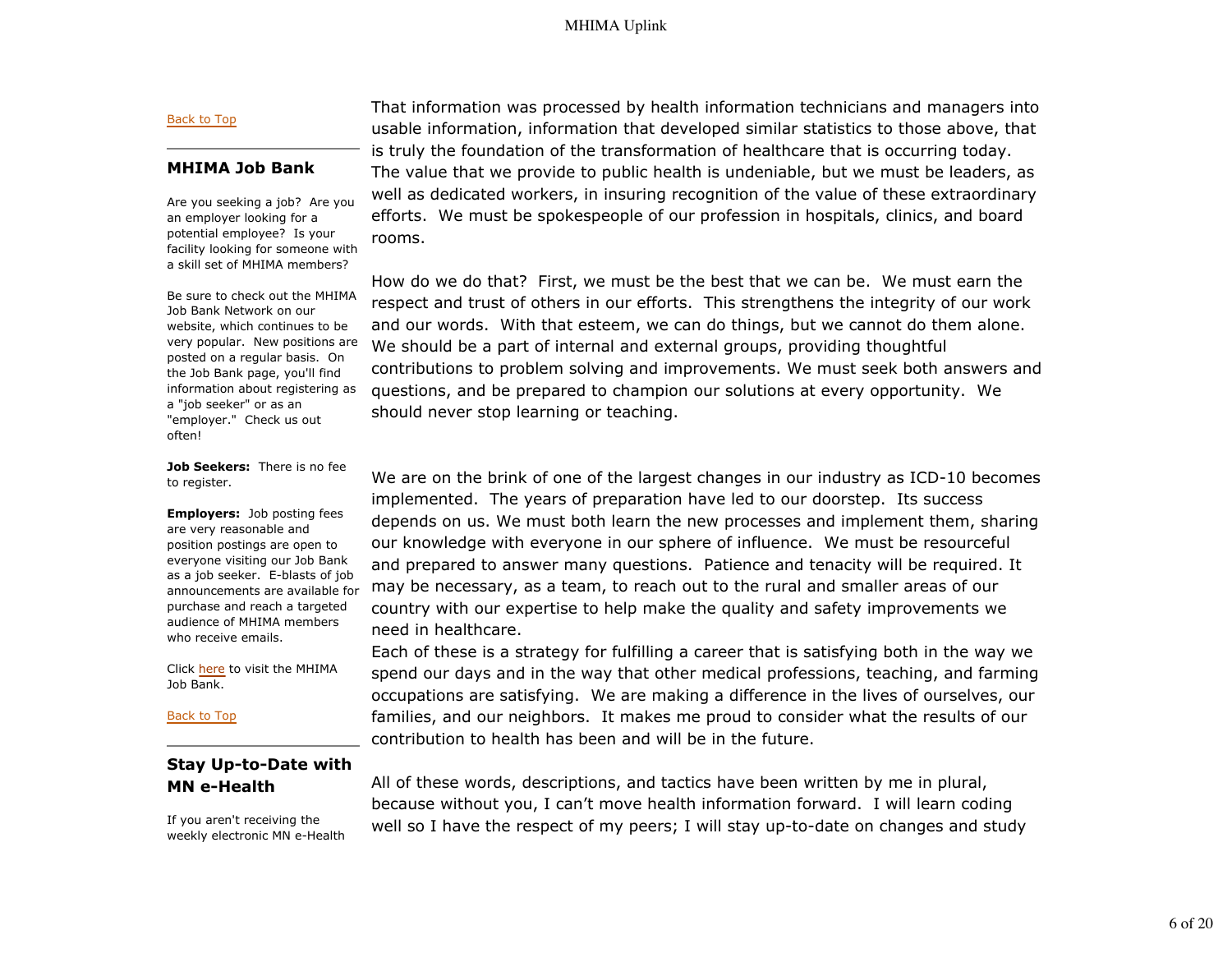Update newsletter, consider signing up for it. This publication, from the MN Department of Health, keeps you current with issues related to e-health, including HITECH, Meaningful Use, Privacy & Security and others. You'll also find links to e-Health resources available for your use. To subscribe, click here.

Back to Top

## **MHIMA Promotional Items**

We have discounted the prices on our MHIMA logo navy crewneck sweatshirt and our navy button down shirt. A limited quantity of these items are available to purchase by visiting our MHIMA Store on our website to order. We also have a limited quantity of our MHIMA Coffee Mugs with Spoon which could be great collector's items some day! Our MHIMA logo items make a great gift for yourself or a colleague, or to honor someone's achievement. Hurry while quantities are still available!

#### Back to Top

the trends that we develop; I will be a leader, I will network with you internally, locally, nationally; I will contribute to quality improvement and problem-solving. I will be an ambassador to colleagues, and leaders, and a mentor to all. Will you join me?

[1] Davis K, Schoen C, Schoenbaum S, Doty, M, Holmgren A, Kriss J, Shea K. *Mirror, Mirror On the Wall: An International Update on the Comparative Performance of American Health Care*. (New York: The Commonwealth Fund, May 2007) Publication no. 1027.

Back to Top

## **Scholarship Essay - Iryna Biszko - Anoka Technical College**

### **\$750 Scholarship - RHIT Category**

"How I Will Use This Degree to Advance the HIM Profession"

Our age is distinct by rapid changes, and technology turned out to be the power which transformed our everyday life and filled it with the multitude of gadgets. Those tools allow instant communication between people divided by thousands miles, accessing and retrieving information with incredible speed, changing the way people communicate and think, and it definitely transformed the healthcare field. Being fascinating on its own, the medicine have embraced technology as its helpful tool in providing quality care for the patients, serving as a helpful hand in evaluating of trends and making decisions. The Health Information Management professionals are the ones who make analytical, technically-oriented sphere and knowledge of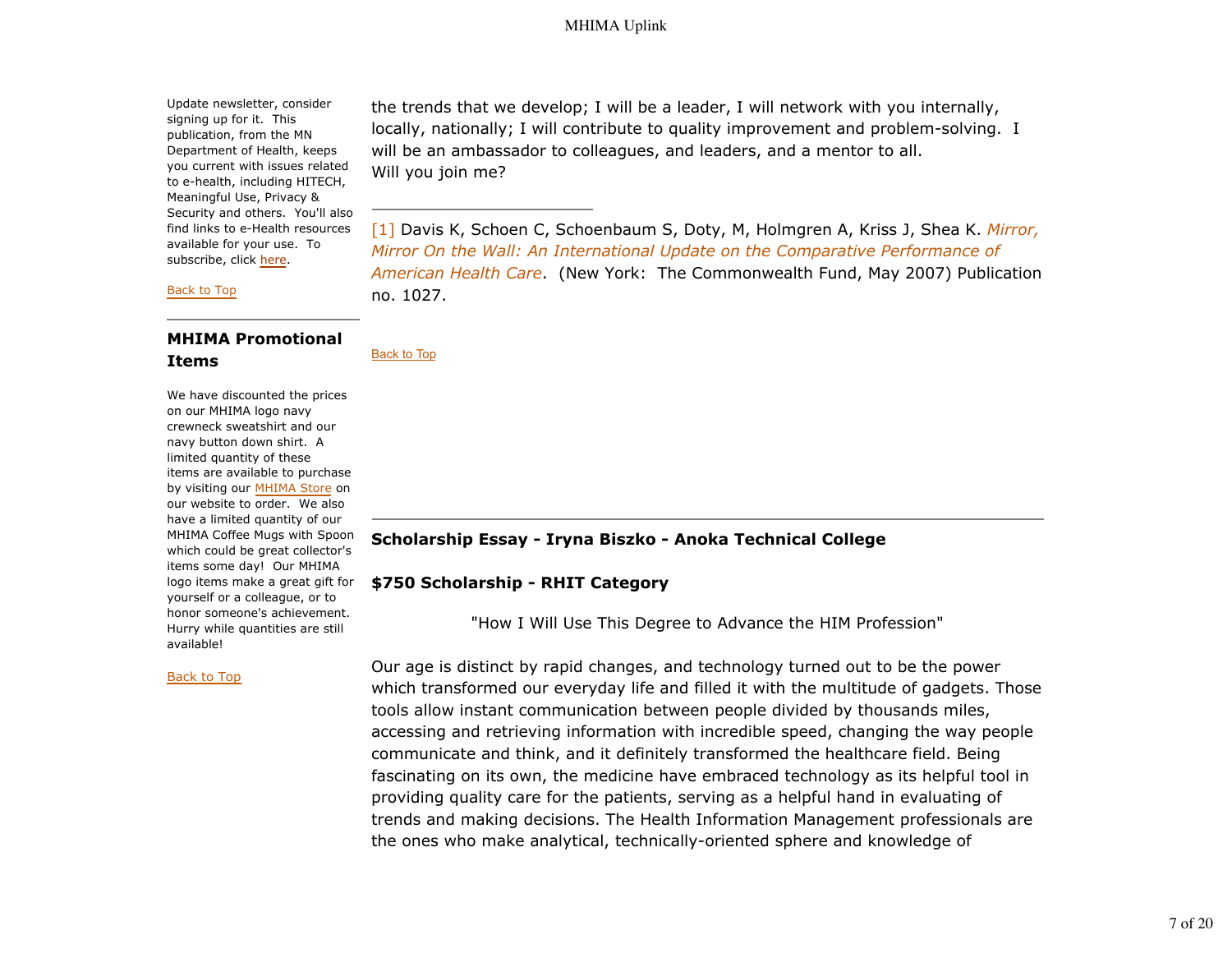medicine successfully work together.

The opportunity to receive practical Health Information Technology training from highly skilled teachers is one of the most important steps in becoming an HIT professional along with the natural gifts and talents I possess which are able to complement that knowledge. When I reflect on my past job experiences I realize that the one I felt best about was the one where I was able to make the greatest input. Working as Administrative Assistant for the growing company I'd brought in such skills as coordinating the work of the department, keeping people informed and educated about upcoming changes, managing information and revealing trends through quarterly reports, planning and putting together meetings and big conferences. At times it was very challenging to manage those responsibilities, but I am glad that I had a multitude of opportunities to learn and grow.

To some extent the HIT field is similar to that experience of mine, with rapidly changing pace, new implementations and involvement of people who are willing to make a contribution. The willingness and ability to learn is important for HIT worker, just think about such things as implementation of Electronic Health Records, the computer-assisted coding, ICD-10-CM, and not to mention an advancement in medical field itself. When we as HIT professionals are willing to grow, the HIT field will definitely grow with us. After all, technology is just a tool, the hand which skillfully moves it makes a difference.

The Health Information Technology field is the constantly evolving one. Everybody is getting ready to transitioning to ICD-10-CM in nearest future. The practical training I am able to get now would be very beneficial in its implementation. When I get the understanding and experience in this area I would be able to bring that knowledge with me and apply it, and help others to do that as well, at the same time learning what I don't know. My ability to explain ideas clearly and communicate them to others would be helpful in team working environment.

There is no need to debate the importance of understanding the legal aspects, laws and regulations which apply in HIT field, technical and analytical skills we learn, ability to work as a team. People who possess those skills will shape the world of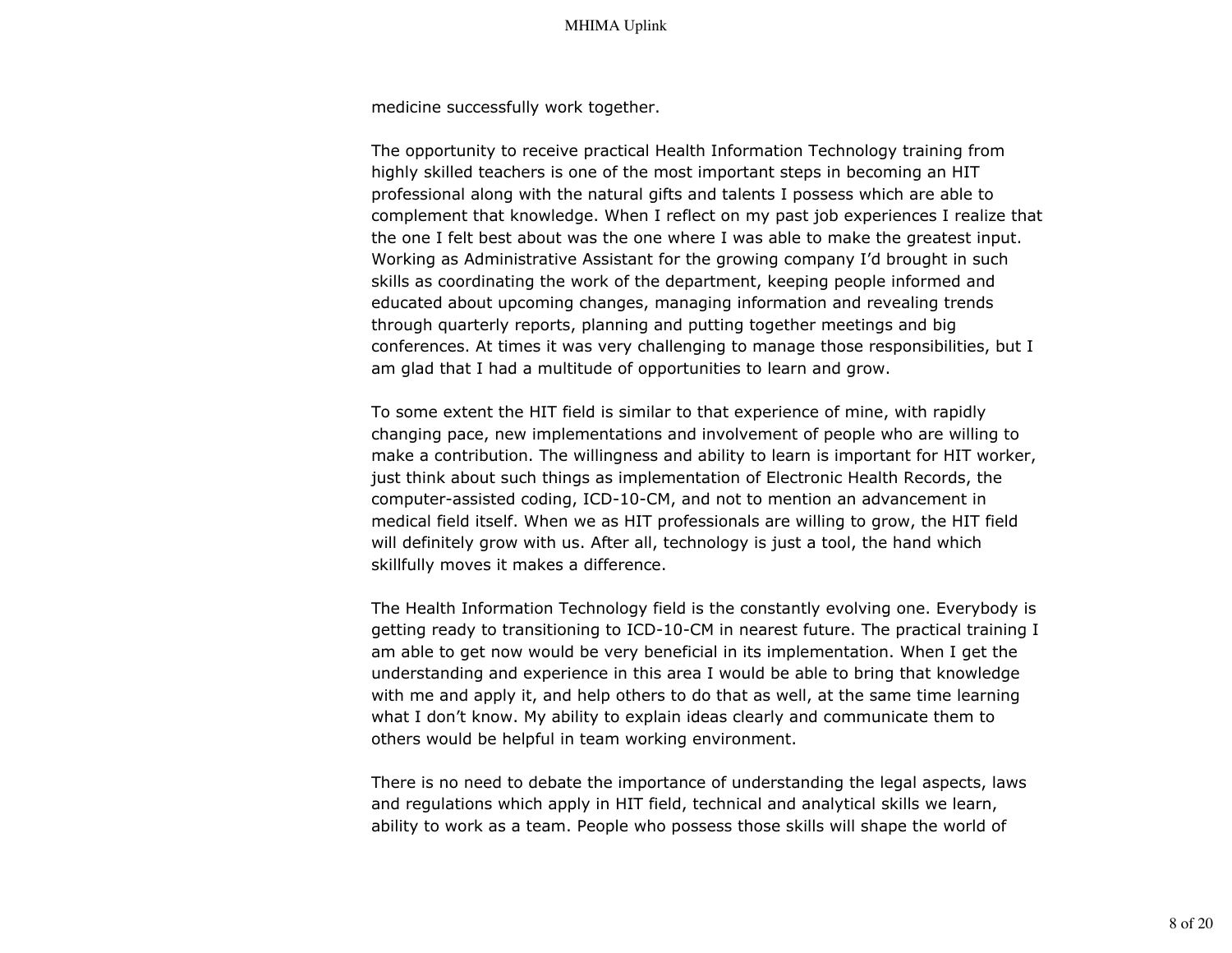Health Information Technology.

Most importantly, the HIT program I am enrolled in requires dedication, persistence, self-discipline, ability to set the goals and follow the plan. As the AHIMA Board President Bonnie Cassidy said in her wrap-up of AHIMA highlights from 2011, "We all know that dreams only come true after the reality of hard work is complete"(Lynne Thomas Gordon, 2012). The positive attitude and enthusiasm helps us in the times when we face obstacles to see the goal we are targeting clearly and make everything possible to reach it. While many changes are on the way in health care field, the enthusiasm and the positive attitude is something that helps people to make necessary changes, discover their skills and abilities, and reap a sweet harvest of implementations.

I truly believe that we contribute the most where we feel motivated, and for me this motivation is an ability to use my knowledge, my God-given talents, and my persistence so that the field I work in is growing and I am growing with it, embracing whatever changes come along. The Health Information Technology has a challenging and exciting future ahead and it would be the honor to be a part of it.

## **Works Cited**

Lynne Thomas Gordon, Bonnie Cassidy (2012, February). *AHIMA Advantage*. Retrieved Feruary 18, 2012, from Welcome to the February 2012 isue of AHIMA Adantage, wrap-up of AHIMA highlights from 2011: http://www.ahimaadvantagedigital.com/ahimaadvantage/201202#pg1

Back to Top

**Scholarship Essay - Sharon Dressel - St. Catherine's University**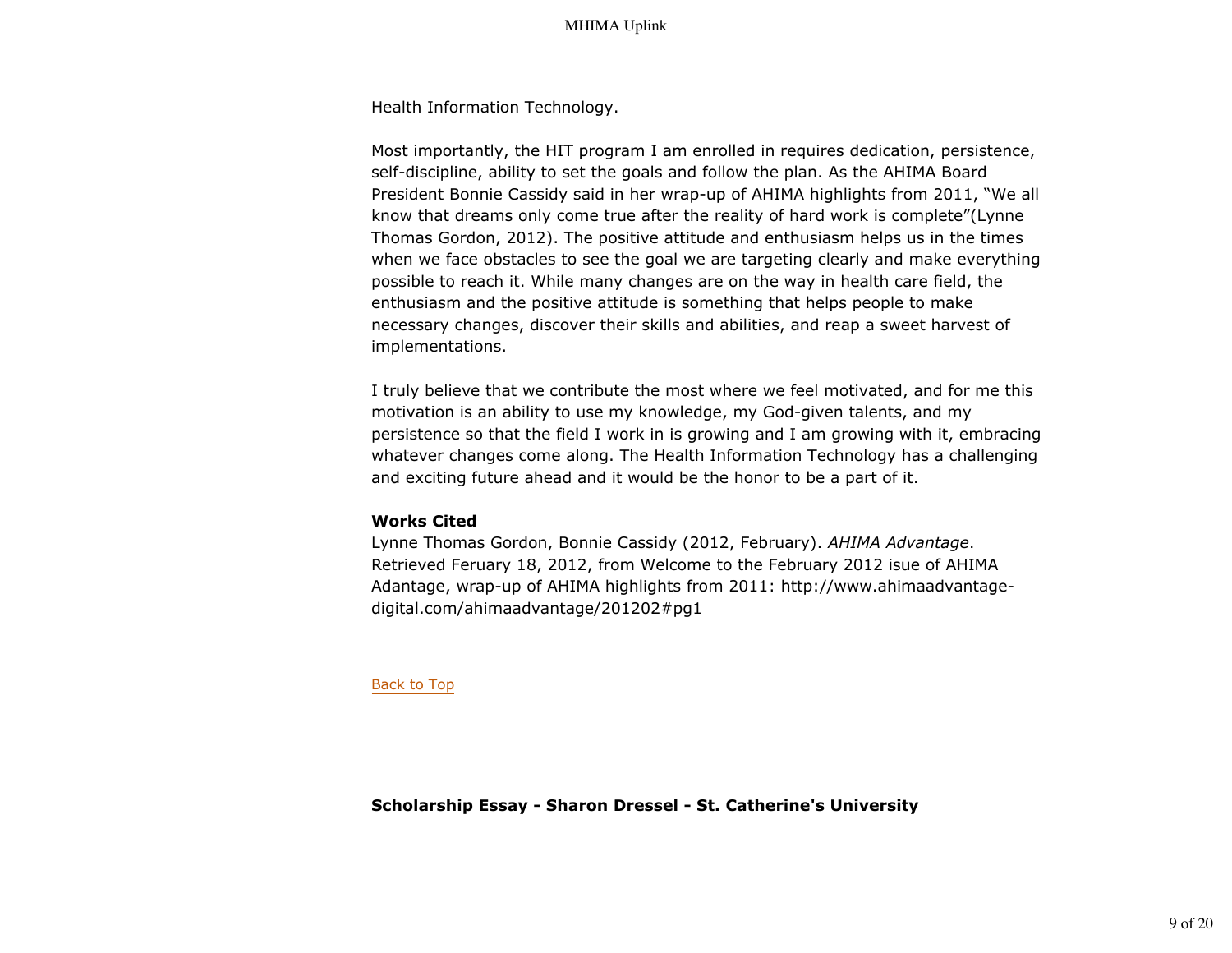## **\$500 Scholarship - RHIT Category**

"How Will I Use This Degree To Advance the HIM Profession"

 An associate's degree in health information (HIM) will be very important to me. I started out in 2000 looking for a change in careers. What interested me was the coding profession; here my education as a laboratory technician would be a huge asset. Being a laboratory technician gave me knowledge as to why tests are ordered and what they mean. Reading doctor notes and laboratory results could be better understood. While working as a clinical coder at XXXXX XXXXXX Family Physicians, I was fortunate to have learned about the denial of claims. How correct coding saves time, money and valuable resources is important, especially with the economy today. While working at XXXX XXXXX OB/GYN, I found how when a business office is run effectively or ineffectively affects the whole organization. The responsibility of being the only coder and billing employee was interesting. I was able to advance many of my skills in auditing, updating diagnosis codes in coding programs and maintaining provider production logs and stats.

 Deciding to go to college was very big step for me and it gave me a whole new avenue of careers to follow that are exciting and demanding. As an older adult I find that I really like the requirement of continuing education, as it has allowed me to peck away at a college degree. To move from coding to the associate's degree has been very fulfilling and rewarding. I have learned that there is a high demand in the compliance and risk areas, which both have been of interest to me since I became a clinic coder.

 If I choose to continue on in the coding world, I would use this degree to improve the relationship between the providers and the HIM department. I feel if the providers could understand the importance of our role, they may document in a better way. If I had the opportunity to have providers and nurses sit with our department for a day, they would see why billing is delayed due to incomplete documentation. They may finish their work more quickly and more completely resulting in billing being submitted faster and more accurately.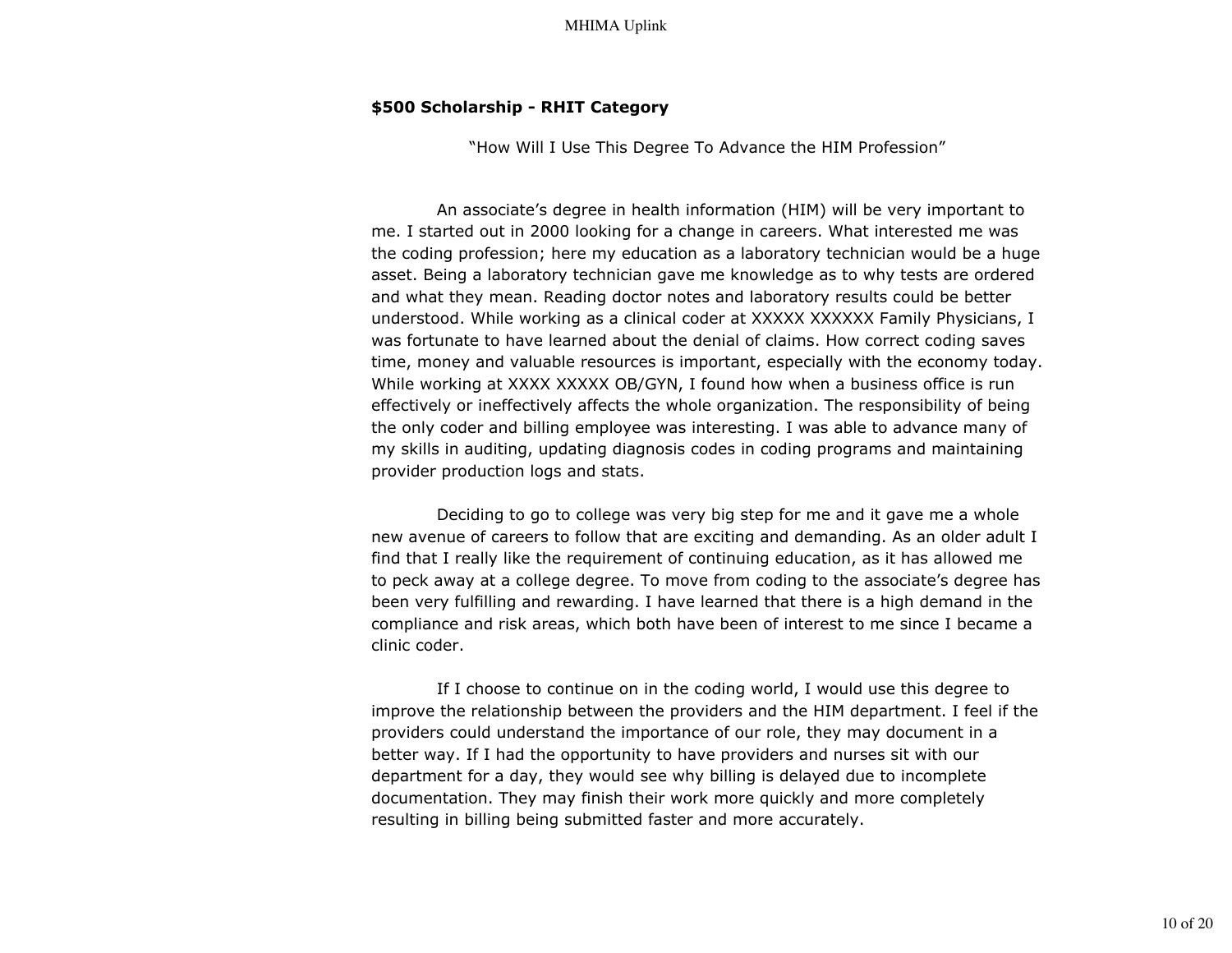If I find a job in either compliance or risk departments, I would use my degree to help an organization be compliant with the regulations that are set forth by all federal and state organizations and the insurance industry. I would be able to show individuals potential documentation hazards that could be used against them legally and ways to improve that type of documentation. With a position in compliance, I could show providers how to document correctly and within the allowable time limits. As an example, long delays between a patient's treatment and documentation can compromise the completeness and accuracy of the medical record, which can put the provider, organization and patient at risk.

 An associate's degree would also prove to be very beneficial during this time with the ICD-10 and the major push for electronic records. I would be able to help guide a company to the finish in both of these areas. ICD-10 should provide better reimbursement with the use of more specific codes. The electronic medical record will facilitate better patient care and improved patient access to one's own record. This would also make security a busy area to be in. Making sure that only the patient and the provider can gain access to the record would be challenging.

 There is a lot that I could do with my degree that will help in the advancement of the HIM profession. I would be able to show others that a career in HIM can be exciting, challenging and rewarding. We are in an area that is quickly changing. As a certified professional coder and with my seven years of experience coding family practice, OB-GYN, pediatric endocrinology and pediatric infectious disease, I have found that the next level I want to reach is my associate's degree and the registered health information technician credential. I hope for a bachelor's degree and the registered health information administrator credential.

#### Back to Top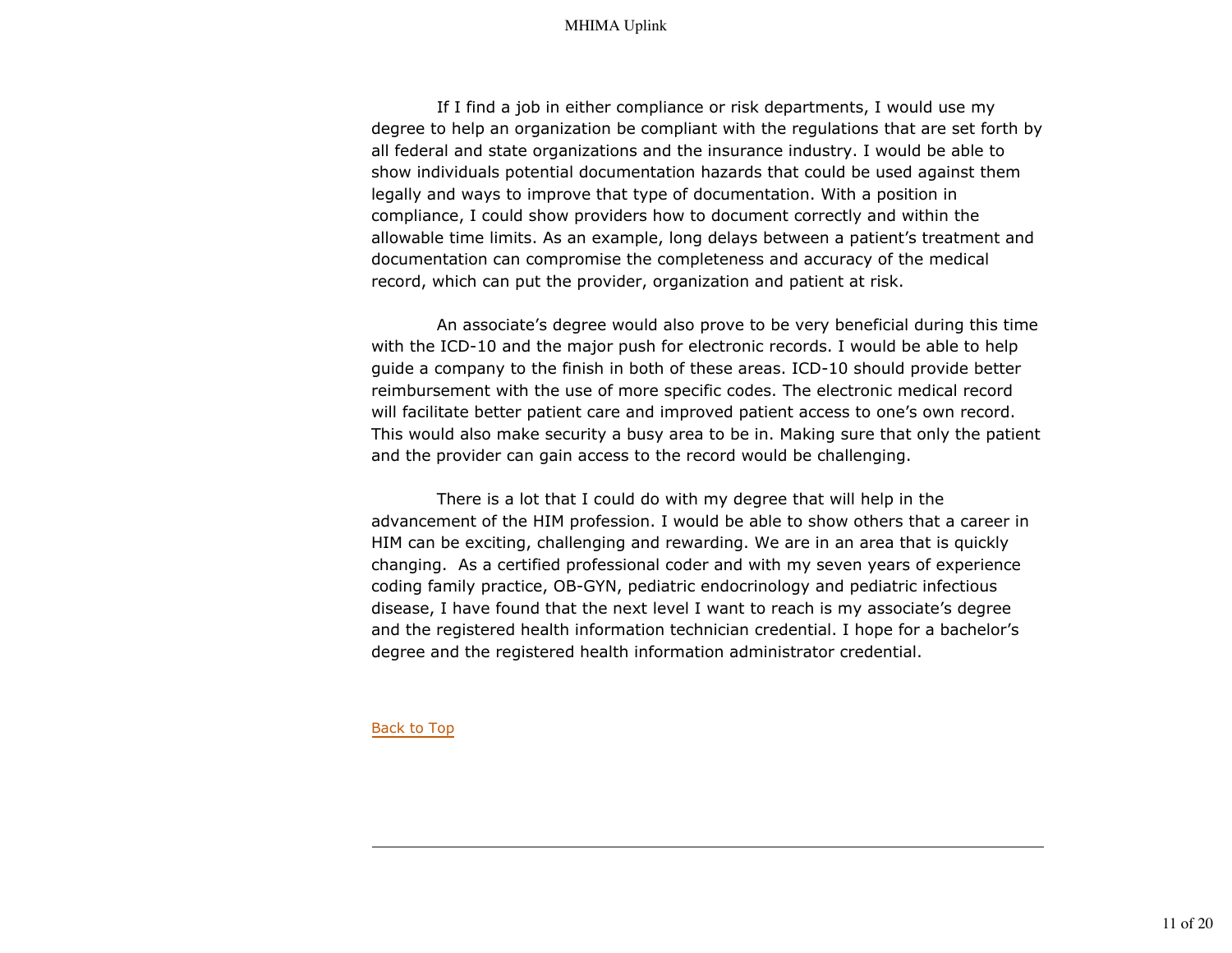#### **Scholarship Essay - Katrina Oberhelman - Rasmussen College**

### **\$500 Scholarship - RHIT Category**

"How I will Use This Degree to Advance the HIM Profession"

I will use my Health Information Technician degree to help advance the quality of service that our patients receive from the Health Information Management professionals that work within the Home Care Department at HealthEast. The patients that require home care have very little personal contact with the HIM professionals but the work that they do affects the patients' quality of service greatly. When a patient begins home care, they get a packet filled with information and paperwork. Throughout their home care, the patients will continue to fill out paperwork that goes into their medical file.

I would advance the quality of service by making small and simple to large and complex changes. To start, I would improve by making a pamphlet that is easy to understand and explaining the basics of Medicare and Medicaid, the processes that the patient will go through and what to expect from HealthEast. Home care patients have a lot of questions when it comes to their insurance and how their coverage works with follow-up visits, emergencies and medications. I would try and make it possible to create a hotline that is available 24hours a day for patients.

High quality of service does not start in the home; it starts with the HIM professionals that work in the office. To advance the quality of service in the office, I would start by reorganizing the filing area. It is necessary to have an area set up with a filing area that works well with the space available. As well as having a system how the lose paperwork is filed to help prevent misfiles.

A simple way to improve the quality of service is to receive feedback from the patients in home care. I would create a survey to be given to the patients and rate our service. The survey would have questions that can be answered with a rating on a scale of 1-5. The survey can be taken by phone, internet, mail or given by the home care nurse at the time of discharging the patient.

Once I complete the HIT program, I will be continuing my education through Rasmussen for my Bachelors in Health Information Management. I hope to have a life long career with HealthEast in the Home Care Department and provide the best quality of service to all patients in need of home care.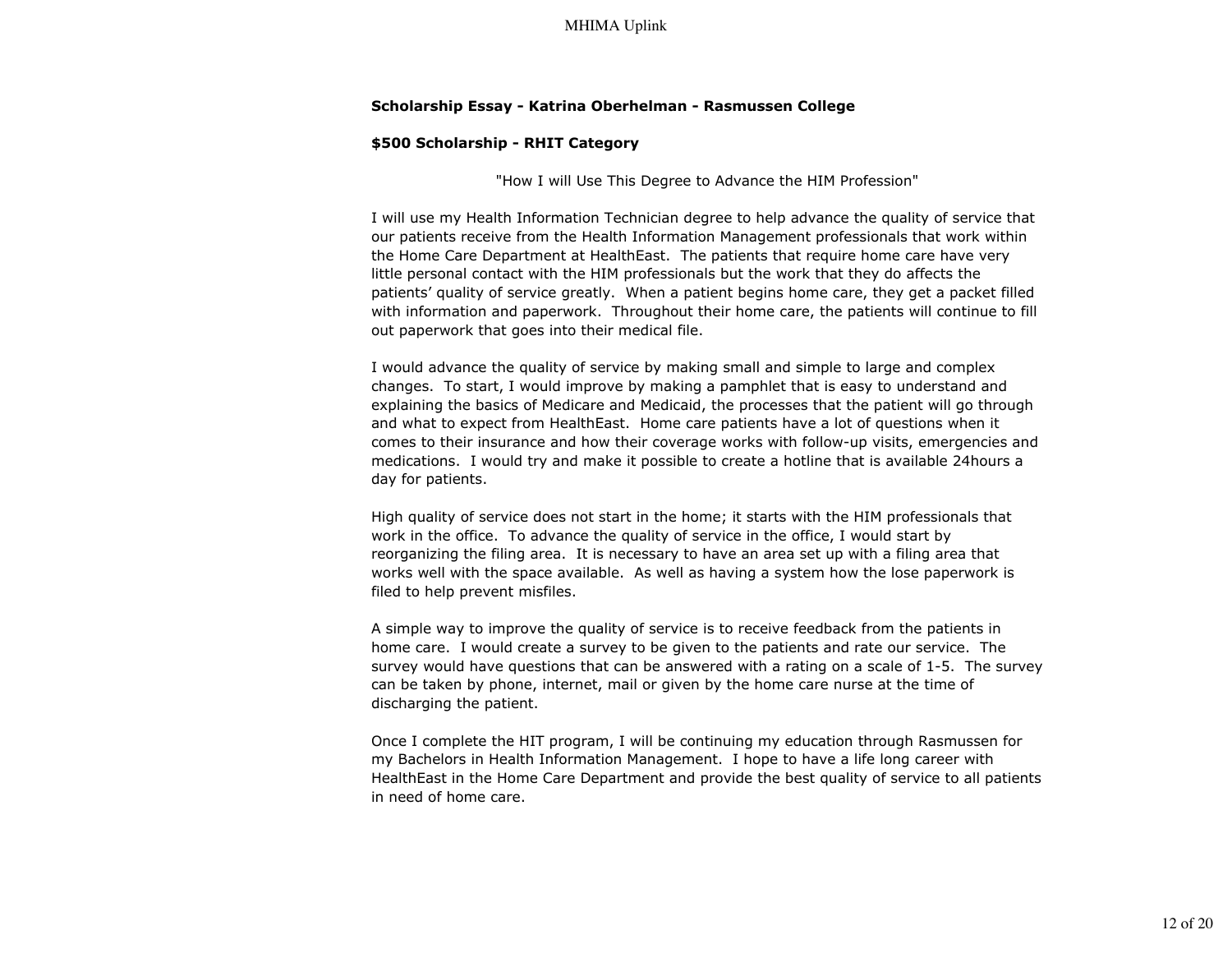### Back to Top

## **Scholarship Essay - Brandi Bierbrauer - The College of St. Scholastica**

## **\$1,500 Scholarship - RHIA Category**

"How I Will Use This Degree to Advance the HIM Profession"

The College of Saint Scholastica has been known for more than seventy-five years for health information management, and the graduates that enter the field upon degree completion. Two great examples of students advancing the HIM profession are here at Saint Scholastica. Kathy LaTour and Shirley Eichenwald-Maki, Assistant Professors at the college, have advanced the HIM profession in ways only some dream of. Having them at the college and working with them individually, I can see just how important health information management is, what kind of mark we can leave on an organization, and that HIM professionals make a difference in health care. Leaving the college a graduate myself next year, I feel the HIM department will give me the tools necessary to being a successful employee. One of the things I have learned here that I will take away is the essence of community.

Being at this college, it is easy to graduate knowing people not only from the degree of choice, but every other major in-between. Health care professionals, especially those in the HIM department, must be attentive of the views of the other departments. Not only knowing them, but listening to what they have to say and making meaningful connections is crucial because they are the eyes and hears of the organization. As a junior, I have already worked on this in my current position at Wal-Mart. I am a Customer Service Manager of the front end, and a lot of my time is taken up by talking with my associates and customers. Obtaining feedback, giving them updates, and treating them with respect is an essential part of my day, and I can see how this attitude is crucial to health care moving forward. Talking to anyone, from vendors to employees to customers, takes time and patience, and I feel I have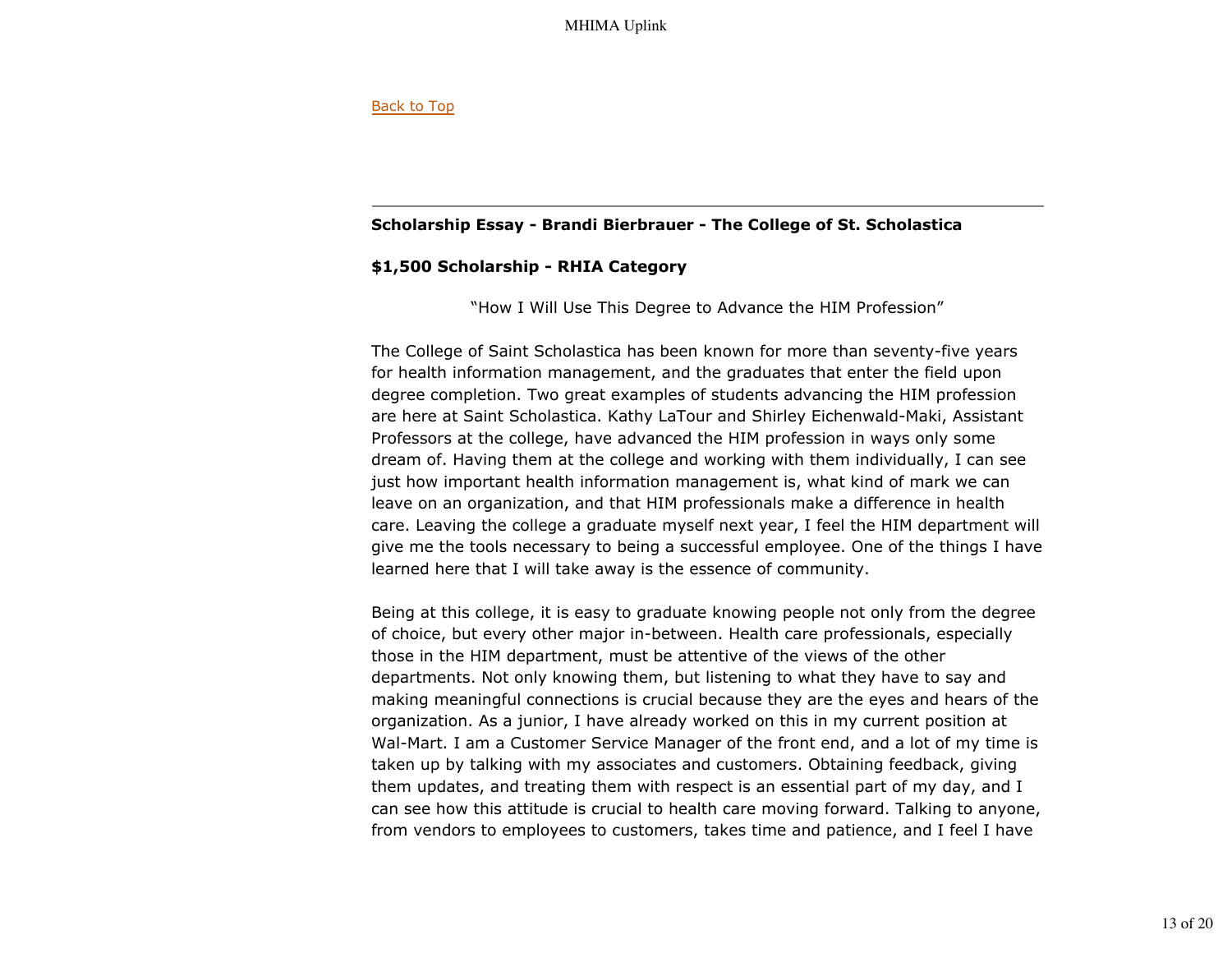mastered this characteristic to make people comfortable in my store and with me as an individual. Also, it is important at the end of the day to say thanks, and appreciate the people that make up the organization. I can make an impact with what I learn, but it can only be as good as the people that work for the organization, and how they are treated. Overall, I feel this train of thought actually gives a spark to the flame, and gets people excited about working for the company, and eventually in the organization I choose to work for. The ripple effect – or getting some people on board and the rest will follow – works because of this. It can be complicated to "win" people on new concepts, but I feel I can step up to the plate and make things run smoothly and make a real difference wherever I work.

Winning people over on new concepts is only a small percentage of what I can do with my HIM degree once I graduate. I want to make a difference. As a student now, I like the challenges my studies have to offer. I often take roles and positions that give me a chance to learn something new and take responsibility for something better. A great example of this would be my leadership role this academic school year. I was voted last May the position of SHIMA President. Student Health Information Management Association (SHIMA) is the student club on campus that strives to bring awareness about HIM, be involved in community service, and work together for a common goal – the juniors being raising funds for the AHIMA convention each fall. I organize the meetings, and work hard towards coming up with new ideas for volunteering, and get involved on campus to get the health information management name out there.

I feel very fortunate to have discovered this occupation. I have never felt more alive as I learn about what I will eventually be doing in the future. The experiences and knowledge I am gaining are allowing me to really get excited about my journey into this career after graduation. My hope is with completion of my degree, I can make an impact like Shirley and Kathy, and represent Saint Scholastica and the HIM profession proudly.

#### Back to Top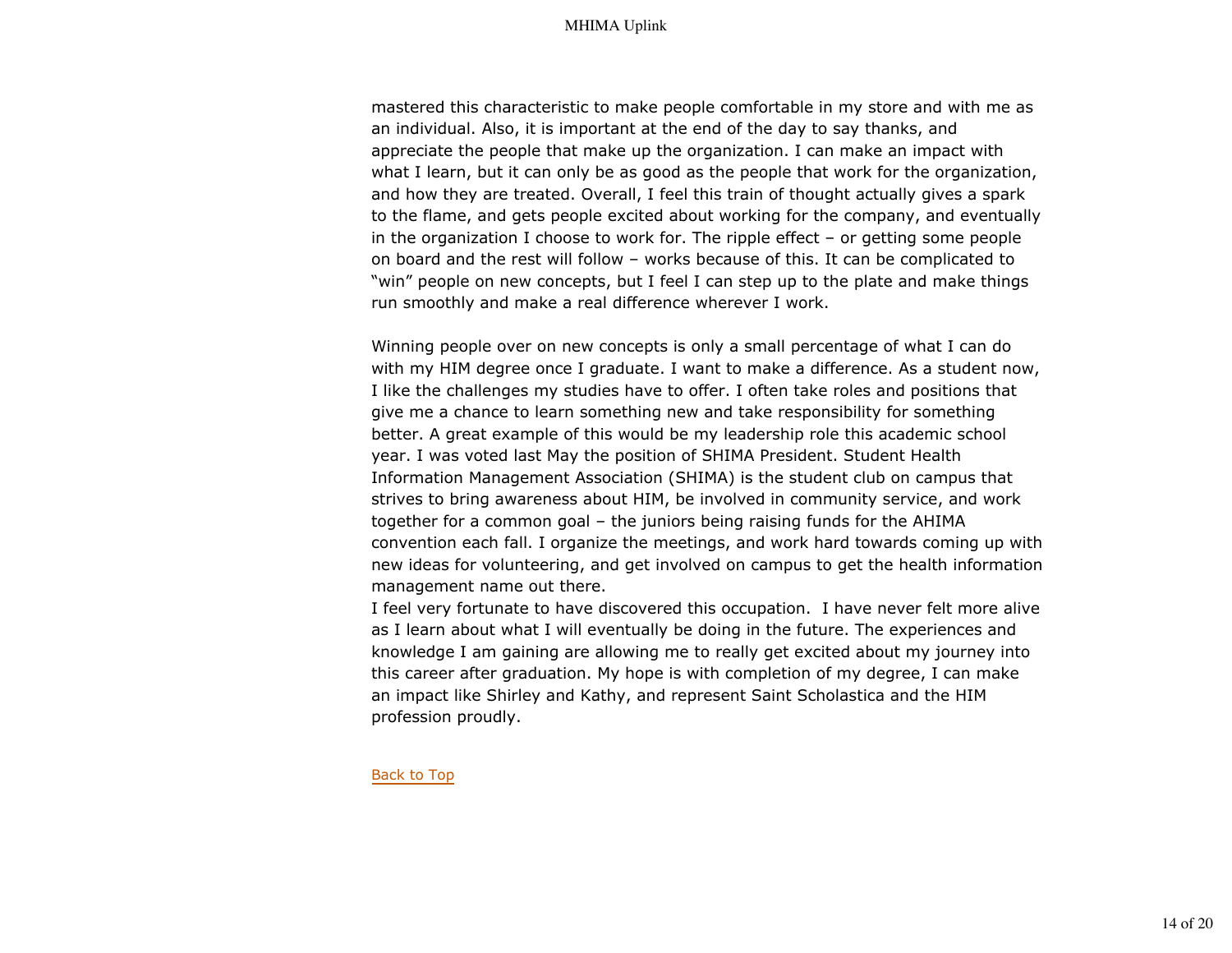### **Scholarship Essay - Nancy Dean - The College of St. Scholastica**

#### **\$1,750 Scholarship - Masters Program Category**

"How I will Use This Degree to Advance the HIM Profession"

When I was just graduating from high school, I took a job working in the summer at a nursing home in my hometown as a nurse's aide. This was in the early 1970's and there was not any type of certification for this job – just on-the-job training. I really enjoyed working with the residents – making them laugh and keeping them healthy. I remembered how much I liked that job as I graduated from college and started my career as an information technology professional. Over the years I kept coming back to nursing as a possible new career since I wasn't very happy in IT. In 2008, I got serious about nursing again and started taking nursing courses at a local community college at night while continuing to work in IT during the day. By this time I was already working as the Assistant Director for Information Management for the State of MN's central cancer registry - my current job. I wasn't able to get into the one evening nursing program in my area and all the others required me to quit my day job to attend classes. I was disappointed but soon discovered that health information management programs blended what I already knew about health and IT into a new and exciting field.

I am looking forward to helping my colleagues in the healthcare facilities implement EHR's and launch meaningful use initiatives using my project management and healthcare knowledge and skills. In the age of rising healthcare costs and budget slashing by public payers, I want to contribute to making the conversations clearer by talking "techie" to the business partners and talking "business" to the technology partners. My 30 years in business, IT, and healthcare make me uniquely qualified to do this important work. I recently completed my Certified Tumor Registrar certification to back up my medical records knowledge and experience in the cancer registry. I feel that a MS in Health Information Management will give me the credentials to make my experience more credible and targeted to HIM as opposed to my more general IT background.

I chose St Scholastica because of the program's association with AHIMA. Knowing that I will be qualified to sit for the RHIA exam when I'm finished with the master's degree is important to me. For these reasons, I feel that I would make a great candidate and will contribute to the overall HIM profession. Thanks for your consideration and support!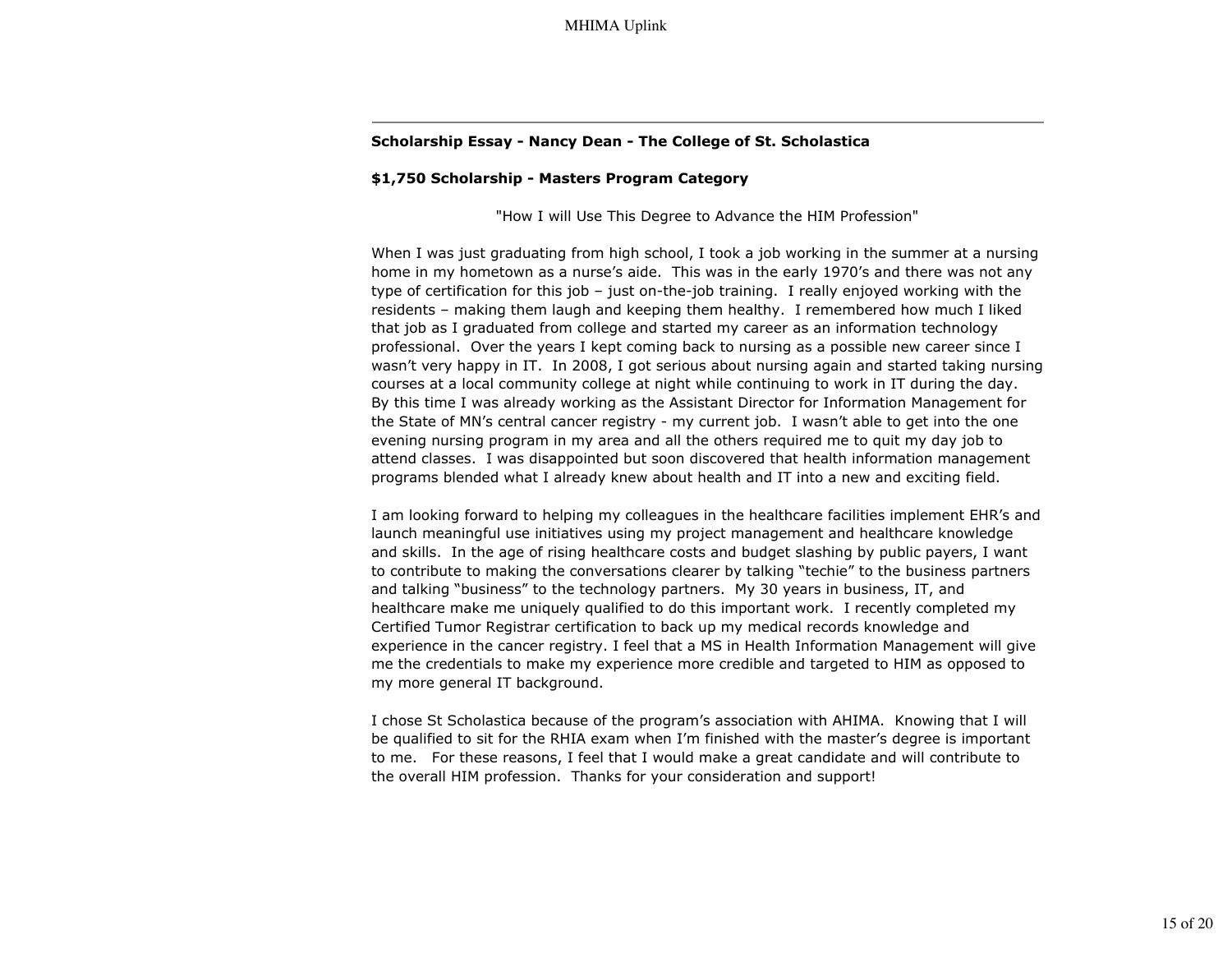Back to Top

## **LaTour Eichenwald Forum for HIM Leadership**

The inaugural LaTour Eichenwald Forum for HIM Leadership was held June 4, 2012 at The College of St. Scholastica, 1200 Kenwood Ave., Duluth, MN 55811. Linda Kloss, former CEO of AHIMA, gave a keynote address about the future of HIM. Ms. Kloss remarked that the HIM profession is on the verge of massive change and called for the HIM professionals to be the leaders of this change. The LaTour Eichenwald Forum for HIM Leadership will serve as an annual event. Retiring CSS HIIM faculty members, Kathy LaTour and Shirley Eichenwald-Maki were recognized for their years of service to CSS and the profession. The event was well attended by both CSS alums and HIM leaders.

**Back to Top** 

## **Grace Award**

AHIMA announces a new award to recognize outstanding achievement in Health Information Management. The inaugural 'Grace Award' will honor healthcare delivery organizations that have outstanding and innovative approaches in using health information to deliver high quality healthcare. This award is named for founder Grace Whiting Myers. Application deadline is June 30. For more information about the Grace Award, click here.

Back to Top

# **MHIMA Legal Reference Manual Update: An attorney may sign a subpoena for criminal proceedings**

Please take note of the following amendment to Minnesota Rules 22.02 regarding Criminal Proceedings affecting Chapter 4: 4.1.3 of MHIMA's Legal Reference Manual.

Currently MHIMA's 2011 Legal Manual states under Criminal Proceedings "For Minnesota … subpoenas are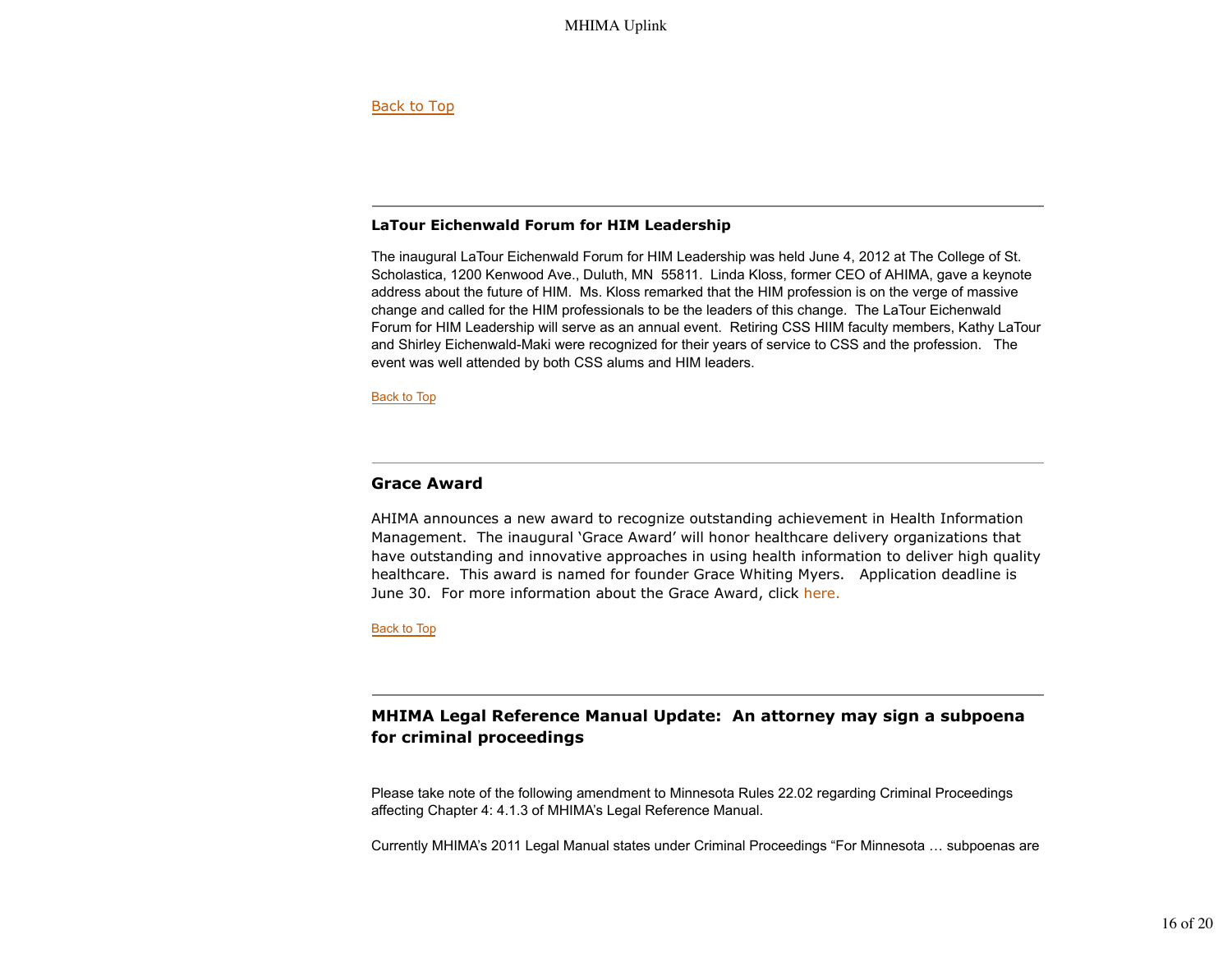to be issued and signed by the clerk under the seal of the court."

**Effective September 1, 2011,** Minnesota Rules 22.02 regarding Criminal Procedure states a subpoena can be issued under the seal of the court **or by an attorney**. Further regarding subpoenas issued by attorneys the rule states:

The attorney must personally sign the completed subpoena on behalf of the court, using the attorney's name. A subpoena issued by an attorney need not bear a seal, but must otherwise comply with the format requirements in subdivision 1. The completed subpoena must include: (a) the attorney's printed name; (b) attorney-registration number; (c) office address and phone number; and (d) the party the attorney represents."

**This amendment only applies to Minnesota Criminal Proceedings**. The Legal Reference Manual's subpoena instructions still apply regarding Civil Proceeding and Juvenile Protection Matters. Keep in mind the following regarding subpoenas:

If a health care provider receives a subpoena or court order from another state for medical records, the provider should contact the attorney issuing the subpoena and inform them that Minnesota does not recognize out of state legal requests. However, a properly executed authorization to release information would be honored. If the out-of-state attorney cannot obtain patient authorization, they will need to work through a local attorney or court for a subpoena duces tecum or court order.

Subpoenas to appear before a federal court must be served in the district of the court or within a 100 mile radius of the location where the witness lives and works to be applicable; beyond this scope an objection to the appearance can be made unless reasonable compensation has been assured to the witness appearing [FRCP 45 (b)(2) / FRCP 45 (c )(3)(B)(iii)] (MHIMA 2011 Legal Reference Manual p. 4-2)

For more information refer to Minnesota Rule 22 for Criminal Procedure and Minnesota Administrative Rules 1400.7000 on Subpoenas.

Andrea Heikkinen, RHIA Co-Chair, MHIMA Legal Reference Manual Committee

#### Back to Top

#### **Updated Maximum Charges for Patient Records**

The Minnesota Department of Health has published the **Maximum Charges for Patient Records** February 2012, confirming the annual determination of maximium charges for patient records. When section 144.292 of the Minnesota Statutes applies, the maximium charges for 2012 are \$1.27 per page for copy charges and \$16.82 for retrieval fees.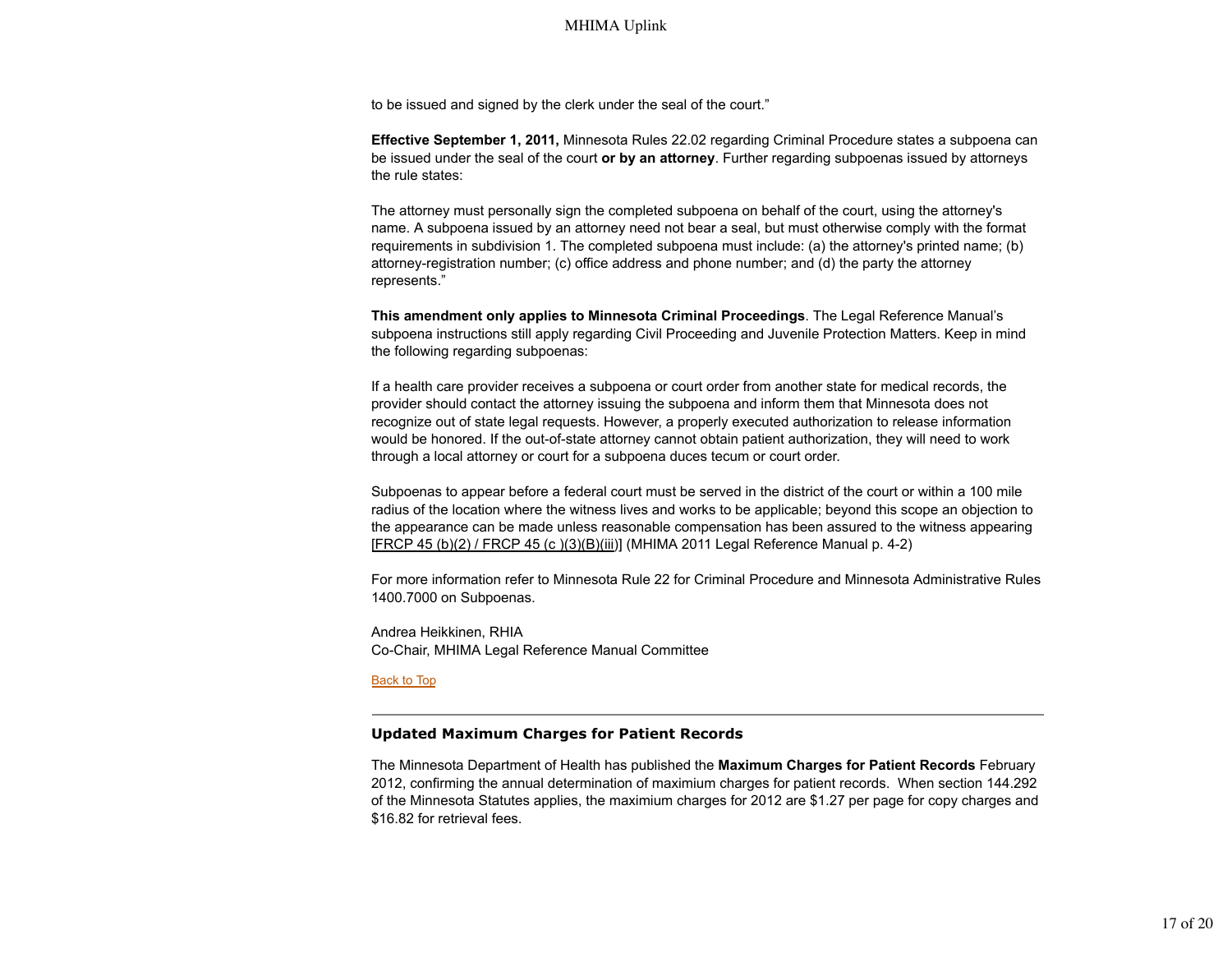You can obtain a copy of the February 2012 document by clicking here.

Back to Top

## **MHIMA 2011 Legal Reference Manual**

Do you have legal HIM questions? Do you wish there was a convenient reference you could have on your desk to answer many of them? The 2011 MN Legal Reference Manual on CD is ready to help you and is available for purchase!

The manual is a great resource for everyone in the field of HIM, regardless of your work setting. It pertains to all areas of HIM. Various chapters include topics such as health care records, record retention and storage, reporting requirements, legal proceedings and requests, disclosure of health information and patient access, consents, behavioral health records, long term care records, home care and hospice records, ambulatory care records, risk management, HIPAA, research, and medical identity theft. Feel confident in your research and decision making using MHIMA's MN Legal Reference Manual.

The co-chairs of our MN Legal Reference Manual committee are Andrea Heikkinen, RHIA, and Susan Schanno-Foss, RHIT. Email questions pertaining to the Manual or suggestions for improvements in the next edition (coming in 2013) to both Andrea and Susan.

Attention Students: MHIMA supports students of HIM and offers a special discounted rate for AHIMA students who want to purchase the legal reference manual.

MN Legal Reference Manual pricing: \$150 MHIMA/AHIMA members (from sales tax-exempt organizations) \$200 non-members (from sales tax-exempt organizations) \$90 student members of AHIMA with MN as their designated state and enrolled in a tax-exempt educational program

Individuals ordering from organizations who are not MN sales tax-exempt will be charged MN sales tax in addition to the prices listed above. Tax-exempt organizations must have a copy of their MN sales tax exemption form on file in the MHIMA Executive Director office.

For more information and to order, click here.

Back to Top